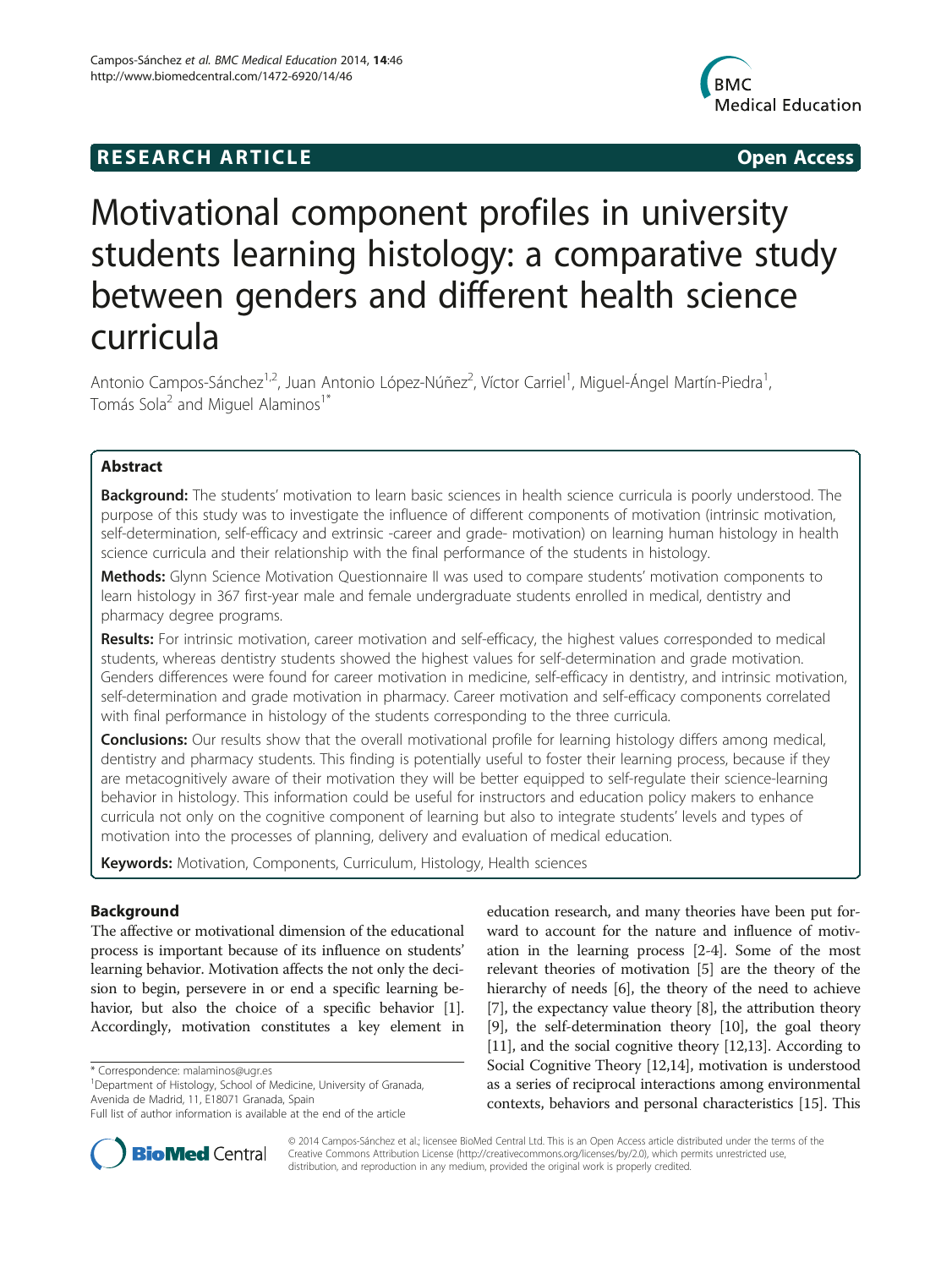theory views students' learning as most effective when, according to Glynn and cols. [\[16\]](#page-11-0), it is self-regulated, which occurs when students assume conscious control over their motivation and behavior in a way which leads to desirable learning outcomes. Within this theoretical framework, the motivation to learn science is defined as an internal state that maintains science-learning behavior, and as a multicomponent construct made up of, among other components, intrinsic motivation, extrinsic motivation, self-determination and self-efficacy [\[3](#page-11-0),[16\]](#page-11-0), which are supported by different theories [[10,17](#page-11-0)-[19\]](#page-11-0). According to several authors [[16](#page-11-0),[20](#page-11-0)], intrinsic motivation involves the inherent satisfaction produced by acquiring new science knowledge; extrinsic motivation involves learning science as a means to a concrete end [\[21\]](#page-11-0); self-determination refers to the control that students think they have over their science learning [[22](#page-11-0)]; and self-efficacy refers to the students' conviction that they can achieve well in science [[23,24](#page-11-0)]. One of the innovative aspects recently introduced by Glynn and cols. [[16](#page-11-0)] is the transformation of the classical scale termed extrinsic motivation into two scales, i.e. grade motivation, related to short-term goals, and career motivation, related to long-term goals, which more clearly target the objectives that students perceive to be important in this stage of their education [[25](#page-11-0)].

Several authors [[16,26-28](#page-11-0)] have provided substantial contributions to research on the motivations to learn science, and have yielded validated questionnaires to assess these motivations with a set of observable variables (items) that serve as empirical indicators. These authors have investigated some of these components in different science disciplines and reported that they influence behavior and self-regulation in students' learning process [\[21,22](#page-11-0),[24](#page-11-0)].

Motivation is recognized as an important factor in health science education because it helps students achieve good academic performance, well-being and satisfaction, and also helps them to become good professionals. However, research that centers on motivation in the health science disciplines is scarce [\[5,17,29](#page-11-0)]. This factor is especially important in learning basic sciences such as gross anatomy, histology and physiology in health science curricula. Although research on students' motivation to learn science has increased during the last two decades, little attention has focused on motivation to learn basic sciences that are considered essential requirements in health science curricula [[26,30](#page-11-0)-[32](#page-11-0)].

Human histology is a branch of Biology and Health Sciences dealing with the study of levels of organization that are intercalated between the atomic-molecular level (Biochemistry) and the gross morphological level (Anatomy) in the human body. Medical, Dentistry and Pharmacy programs include histology as part of their basic or preclinical curricula [\[33-35\]](#page-11-0). Although histology has traditionally been taught as a lecture- and microscopy-based course,

new approaches have recently been used to emphasize selflearning processes such as virtual microscopy, team-based peer teaching and learning, and clinical-histologic conferences [\[36-38\]](#page-11-0). Nonetheless, histology is perceived by students as an abstract subject which is generally difficult to understand, and many students find it challenging to connect theory with practice [\[39\]](#page-11-0). Furthermore, health sciences students often fail to appreciate the relevance of learning and understanding the normal structures and functions of the body for their future clinical or professional activities [[34,40\]](#page-11-0).

Research into the motivations to learn science has thus far paid little attention to basic sciences in the health science curricula [[41\]](#page-11-0). Motivation is especially important in human histology not only because of the conceptual difficulty of the subject, but also because of the difficulty of projecting the affective factors associated with its applications to medicine and other health sciences to the learning process [[42\]](#page-11-0). As a result, the influence of different components of motivation (e.g. intrinsic motivation, self-determination, self-efficacy and extrinsic motivation) on human histology learning in health science curricula is poorly understood.

As noted by Brian and cols. [\[15\]](#page-11-0), the different components of motivation have been studied in science education, but usually alone rather than in relation to each other. A question we want to investigate in the present study was the interrelation among different components in students of human histology enrolled in three different undergraduate health science programs, and to determine if the components of motivation are related to histology course performance. Because different components of motivation can influence students' science-learning behavior, knowledge about the influence of each component will be useful to more effectively foster students' motivation to learn histology in health sciences [\[15,43](#page-11-0)]. Furthermore, some previous studies focused on the influence of gender on motivation and achievement in medical schools [\[44,45](#page-11-0)]. However, studies carried out by Kusurkar and cols. do not really connect strength of motivation to performance in medical schools [\[46](#page-11-0)]. Yet, the incidence of gender on the different components of motivation of health sciences students has been poorly studied. For these reasons, another question of the present study was to investigate male and female students' motivations to learn human histology in medical, dentistry and pharmacy curricula and to determine the incidence of gender on the participation of the different components of motivation.

## Methods

## Design of the study

This study was carried out to evaluate the motivational component profiles in university students learning histology using a validated questionnaire described by Glynn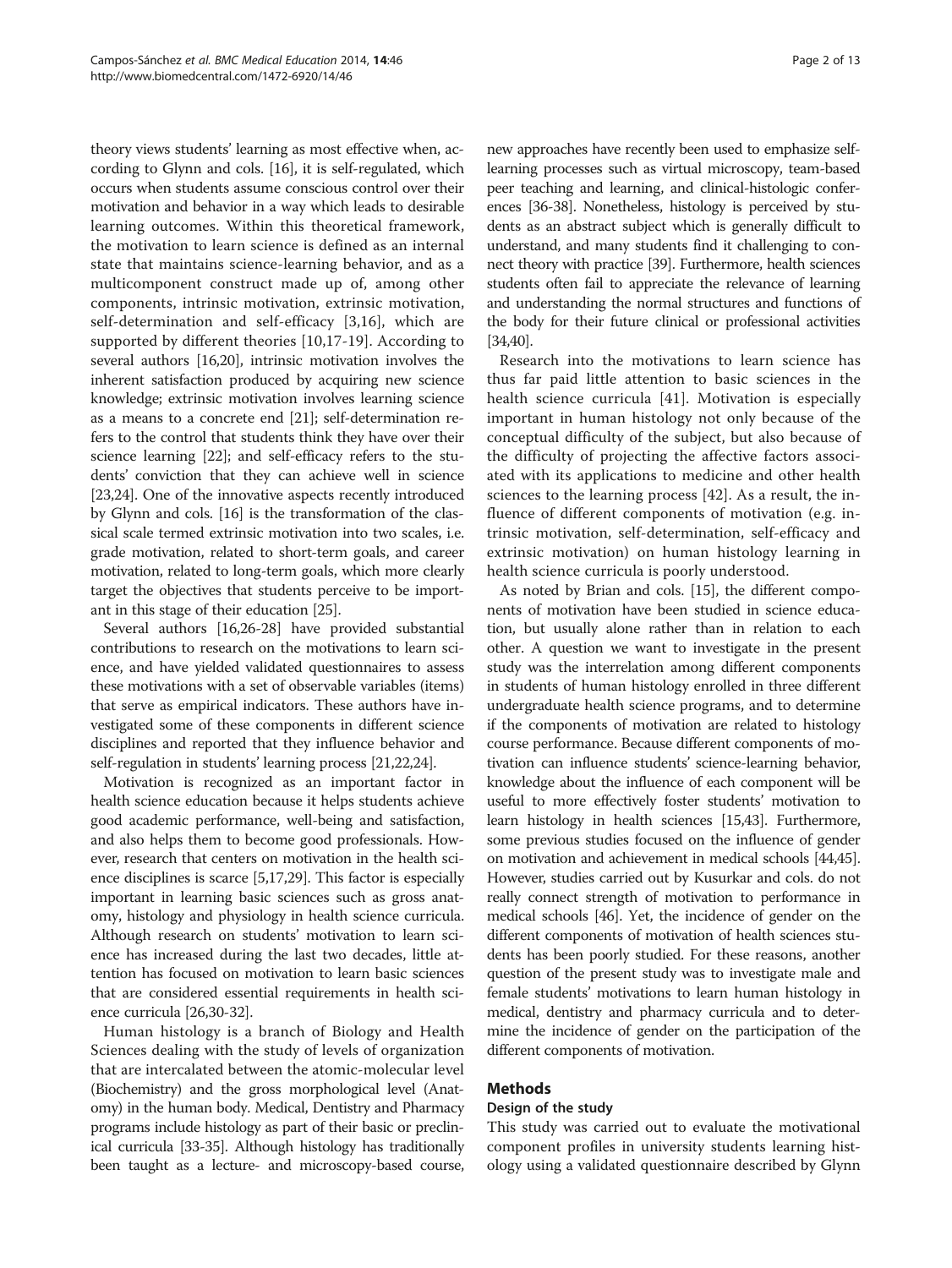and cols [\[16](#page-11-0)]. To compare the results among different health science curricula, the study was carried out during the same course, in the same period of the year and with instructors belonging to the same Department -Department of Histology-, which is responsible for teaching histology in Medicine, Dentistry and Pharmacy Schools. This study was approved by the Ethics and Research Committee of the University of Granada.

## Sample

The study was done at the School of Medicine, School of Dentistry and School of Pharmacy at the University of Granada in Granada, Spain. The sample consisted of 367 first-year undergraduate students (average age 18 years) enrolled in the histology course that formed part of their medical, dentistry or pharmacy curriculum in accordance with European Union regulations. In all these degrees, Histology is a basic science subject included in the core curriculum. Teaching is carried out by using lectures, practical sessions with the use of microscopes, and sessions with histology problem-solving strategies. There were 132 participants (43 males and 89 females) at the medical school, 125 (44 males and 81 females) at the dentistry school and 110 (31 males and 79 females) at the pharmacy school. All participants agreed to participate in the study. The students' participation was voluntary and consistent with the procedures of the university research review boards. The students were given no extra credit or compensation for participating. They were informed that their participation would help improve histology instruction. The final performance of the students in the histology subject was recorded at the end of the course to be used in the study.

## Instrument

To evaluate the different components of the motivation to learn histology in students at the medical, dentistry and pharmacy schools, all participants responded to the Science Motivation Questionnaire II (SMQII) developed by Glynnn and cols. [\[16\]](#page-11-0), which uses five items to assess each of the five components of motivation: intrinsic motivation, self-determination, self-efficacy, career motivation and grade motivation. A total of 25 items were evaluated in each student. The items in the SMQII were designed to serve as empirical indicators of components of students' motivation not only to learn science in university courses but also to learn a specific science discipline. The instrument is readily adapted to specific disciplines by replacing the word "science" in each item with the name of the discipline of interest, as noted by Glynn and cols. [[16](#page-11-0)]. In the present study we used the word "histology" instead of "science" to focus on this specific course, which is taught as part of three different undergraduate health science degree programs at our university, and we have used Spanish language -native for the students- instead of English. We previously used basic criteria reported previously [[47](#page-11-0)] to verify that each item was representative for the target discipline, which is taught by instructors from the same department at the University of Granada. As recommended by DeVellis [[48](#page-11-0)], the items were randomly sorted, strongly worded, unambiguous declarative statements in the form of short, simple sentences without jargon. For these reasons, the order of the items -originally sorted by the authors- was preserved in our Spanish translation of the questionnaire. Students rated each item on a five-point type scale: never, rarely, sometimes, often or always. The questionnaire was administered during classroom instruction in an advanced period of the course. The students were first briefed on the purpose of the instrument and given instructions about how to complete the questionnaire, which took about 15 min to complete. The questionnaire was used with permission from the SMQII website hosted by the University of Georgia at [http://](http://www.coe.uga.edu/smq/) [www.coe.uga.edu/smq/](http://www.coe.uga.edu/smq/).

## Statistical analysis

Average values and standard deviations were calculated for each item, for each group of students and for each gender. Mean values were also calculated for each component of motivation by determining the average value of the 5 items included in each component. To compare the results between males and female students or between two different curricula (medicine vs. dentistry, medicine vs. pharmacy and dentistry vs. pharmacy) we used the Mann-Whitney test, since the variables did not fit the normal distribution as demonstrated by the Kolmogorov-Smirnov test. Finally, to determine if the final performance of the students in each curriculum was correlated with the components of motivation, we used the Kendall tau correlation test. To determine the reliability of the questionnaire, we determined the alpha coefficient of Cronbach.

All statistical analyses were two-tailed and values of p less than 0.05 were considered statistically significant.

## Results

In our results, the reliability of the scale was 0.8596 as determined by the Cronbach's alpha coefficient. The average scores obtained for each component and for each item in each group of students (medicine, dentistry and pharmacy) are shown in Table [1](#page-3-0), whereas the overall mean scores for each component of motivation are shown in Table [2](#page-5-0). Figure [1](#page-5-0) compares the data for each of the five components of motivation in each of the three groups of students according to degree program.

Statistical analysis showed that there were significant differences  $(p < 0.05)$  for the three comparisons between groups of students in the overall mean scores for components 2 and 5 (medicine vs. dentistry, medicine vs.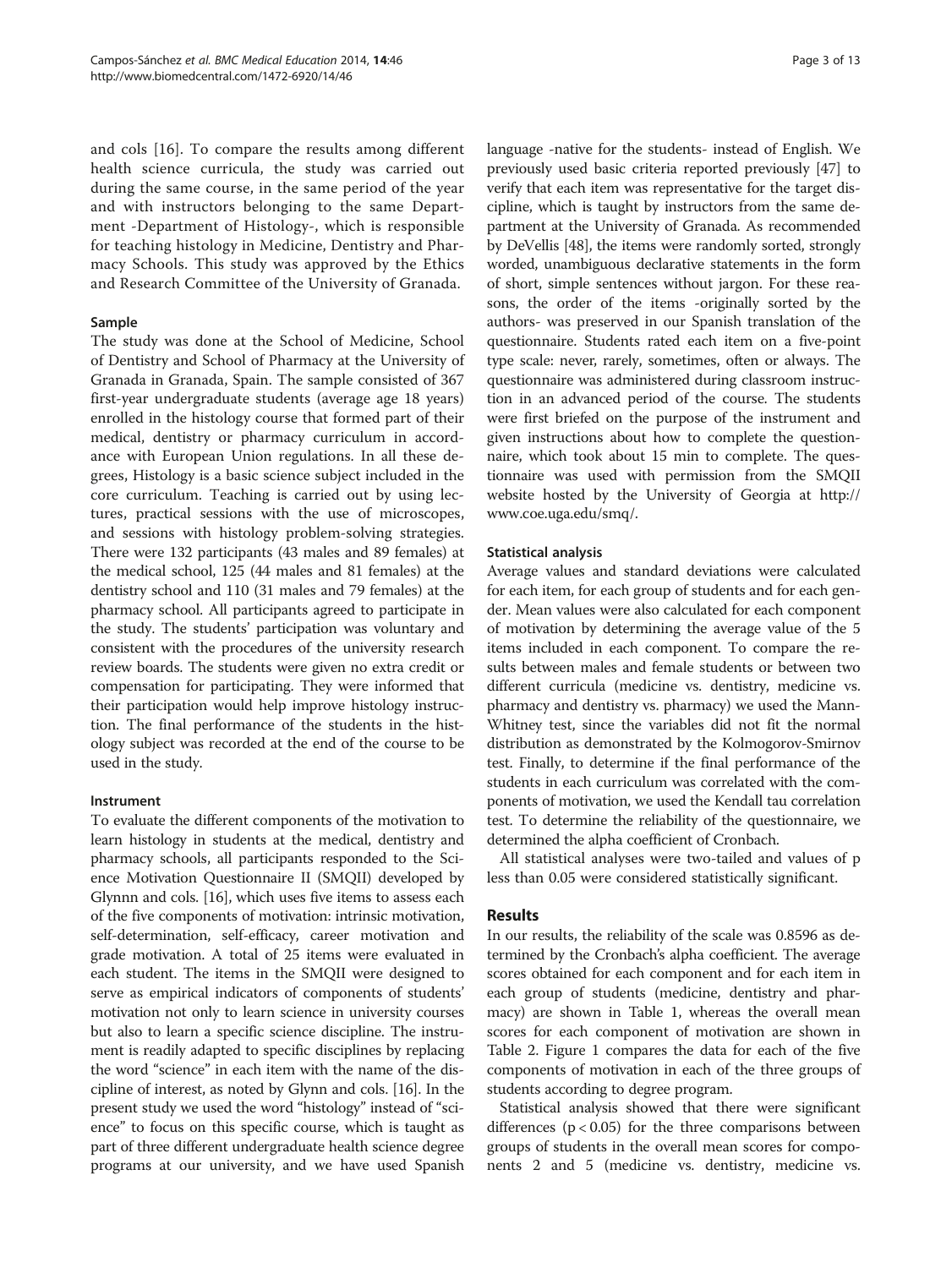## <span id="page-3-0"></span>Table 1 Mean scores obtained for each item and each group of students

|                         |                                                                     | <b>Medicine students</b> |                    | Dentistry students      |                 |                    | <b>Pharmacy students</b> |                 |                    |                  |
|-------------------------|---------------------------------------------------------------------|--------------------------|--------------------|-------------------------|-----------------|--------------------|--------------------------|-----------------|--------------------|------------------|
|                         |                                                                     | All<br>students          | Female<br>students | <b>Male</b><br>students | All<br>students | Female<br>students | Male<br>students         | All<br>students | Female<br>students | Male<br>students |
| 1. Intrinsic motivation | 03. Learning histology is interesting                               | $3.85 \pm 0.83$          | $3.80 \pm 0.91$    | $3.95 \pm 0.65$         | $3.42 \pm 0.92$ | $3.38 \pm 0.93$    | $3.50 \pm 0.90$          | $3.74 \pm 0.99$ | $3.88 \pm 0.95$    | $3.39 \pm 1.02$  |
|                         | 17. I am curious about discoveries<br>in histology                  | $3.57 \pm 0.96$          | $3.58 \pm 0.98$    | $3.56 \pm 0.93$         | $3.04 \pm 1.01$ | $2.94 \pm 1.03$    | $3.23 \pm 0.96$          | $3.52 \pm 1.05$ | $3.69 \pm 1.02$    | $3.10 \pm 1.01$  |
|                         | 01. The histology I learn is relevant<br>to my life                 | $3.44 \pm 0.84$          | $3.34 \pm 0.81$    | $3.65 \pm 0.87$         | $3.29 \pm 0.86$ | $3.26 \pm 0.89$    | $3.35 \pm 0.81$          | $3.24 \pm 1.02$ | $3.37 \pm 0.95$    | $2.90 \pm 1.14$  |
|                         | 12. Learning histology makes my<br>life more meaningful             | $2.68 \pm 1.02$          | $2.65 \pm 1.09$    | $2.74 \pm 0.88$         | $2.35 \pm 1.03$ | $2.43 \pm 1.01$    | $2.19 \pm 1.05$          | $2.88 \pm 1.00$ | $3.03 \pm 0.97$    | $2.52 \pm 1.00$  |
|                         | 19. I enjoy learning histology                                      | $3.86 \pm 0.85$          | $3.83 \pm 0.91$    | $3.93 \pm 0.70$         | $3.26 \pm 0.99$ | $3.22 \pm 0.96$    | $3.32 \pm 1.05$          | $3.71 \pm 1.06$ | $3.81 \pm 1.04$    | $3.47 \pm 1.11$  |
| 2. Career motivation    | 07. Learning histology will help me<br>get a good job               | $3.15 \pm 1.04$          | $3.03 \pm 1.03$    | $3.40 \pm 1.03$         | $3.02 \pm 1.11$ | $3.10 \pm 1.08$    | $2.89 \pm 1.17$          | $2.91 \pm 0.97$ | $2.94 \pm 0.98$    | $2.84 \pm 0.93$  |
|                         | 13. Understanding histology will<br>benefit me in my career         | $4.28 \pm 0.75$          | $4.21 \pm 0.78$    | $4.42 \pm 0.70$         | $3.90 \pm 0.92$ | $3.89 \pm 0.94$    | $3.91 \pm 0.91$          | $3.68 \pm 1.12$ | $3.79 \pm 1.07$    | $3.39 \pm 1.20$  |
|                         | 10. Knowing histology will give<br>me a career advantage            | $4.23 \pm 0.77$          | $4.18 \pm 0.72$    | $4.33 \pm 0.87$         | $3.90 \pm 0.91$ | $3.85 \pm 0.95$    | $3.98 \pm 0.85$          | $3.64 \pm 1.12$ | $3.66 \pm 1.08$    | $3.58 \pm 1.23$  |
|                         | 25. I will use histology problem-solving<br>skills in my career     | $3.79 \pm 0.74$          | $3.72 \pm 0.77$    | $3.93 \pm 0.68$         | $3.55 \pm 1.04$ | $3.51 \pm 1.12$    | $3.64 \pm 0.89$          | $3.29 \pm 0.97$ | $3.31 \pm 0.98$    | $3.23 \pm 0.96$  |
|                         | 23. My career will involve histology                                | $4.08 \pm 0.80$          | $4.08 \pm 0.76$    | $4.09 \pm 0.89$         | $3.78 \pm 1.02$ | $3.75 \pm 1.07$    | $3.82 \pm 0.95$          | $3.44 \pm 1.08$ | $3.53 \pm 1.10$    | $3.23 \pm 1.02$  |
| 3. Self-determination   | 22. I study hard to learn histology                                 | $3.67 \pm 0.86$          | $3.73 \pm 0.84$    | $3.53 \pm 0.91$         | $3.71 \pm 0.88$ | $3.74 \pm 0.89$    | $3.66 \pm 0.86$          | $3.29 \pm 0.98$ | $3.40 \pm 0.93$    | $3.00 \pm 1.05$  |
|                         | 16. I prepare well for histology tests<br>and labs                  | $4.42 \pm 0.67$          | $4.47 \pm 0.69$    | $4.33 \pm 0.61$         | $4.54 \pm 0.60$ | $4.51 \pm 0.61$    | $4.61 \pm 0.58$          | $4.09 \pm 1.17$ | $4.25 \pm 1.07$    | $3.71 \pm 1.35$  |
|                         | 05. I put enough effort into learning<br>histology                  | $4.11 \pm 0.87$          | $4.15 \pm 0.89$    | $4.02 \pm 0.83$         | $4.05 \pm 0.81$ | $4.09 \pm 0.85$    | $3.98 \pm 0.73$          | $3.74 \pm 0.99$ | $3.86 \pm 0.99$    | $3.45 \pm 0.93$  |
|                         | 11. I spend a lot of time learning<br>histology                     | $3.55 \pm 0.85$          | $3.60 \pm 0.82$    | $3.47 \pm 0.91$         | $3.67 \pm 0.93$ | $3.67 \pm 0.92$    | $3.68 \pm 0.96$          | $3.17 \pm 1.03$ | $3.25 \pm 1.04$    | $2.97 \pm 0.98$  |
|                         | 06. I use strategies to learn<br>histology well                     | $3.67 \pm 0.90$          | $3.65 \pm 0.94$    | $3.70 \pm 0.80$         | $3.47 \pm 1.07$ | $3.40 \pm 1.11$    | $3.61 \pm 0.97$          | $3.39 \pm 1.03$ | $3.53 \pm 0.98$    | $3.06 \pm 1.09$  |
| 4. Self-efficacy        | 18. I believe I can earn a grade<br>of "A" in histology             | $2.89 \pm 1.06$          | $2.81 \pm 1.04$    | $3.05 \pm 1.09$         | $3.07 \pm 1.03$ | $3.10 \pm 1.02$    | $3.02 \pm 1.07$          | $3.15 \pm 1.07$ | $3.12 \pm 0.95$    | $3.23 \pm 1.33$  |
|                         | 14. I am confident I will do well on<br>histology labs and projects | $4.23 \pm 0.69$          | $4.27 \pm 0.70$    | $4.14 \pm 0.68$         | $4.20 \pm 0.76$ | $4.10 \pm 0.82$    | $4.39 \pm 0.62$          | $3.92 \pm 1.07$ | $3.91 \pm 0.99$    | $3.94 \pm 1.26$  |
|                         | 15. I believe I can master histology<br>knowledge and skills        | $3.74 \pm 0.69$          | $3.70 \pm 0.66$    | $3.83 \pm 0.73$         | $3.67 \pm 0.68$ | $3.60 \pm 0.72$    | $3.81 \pm 0.59$          | $3.75 \pm 0.93$ | $3.78 \pm 0.85$    | $3.68 \pm 1.11$  |
|                         | 21. I am sure I can understand<br>histology                         | $4.17 \pm 0.69$          | $4.10 \pm 0.69$    | $4.33 \pm 0.68$         | $3.91 \pm 0.79$ | $3.89 \pm 0.81$    | $3.95 \pm 0.78$          | $3.89 \pm 0.96$ | $3.91 \pm 0.87$    | $3.84 \pm 1.16$  |
|                         | 09. I am confident I will do<br>well on histology tests             | $4.11 \pm 0.79$          | $4.09 \pm 0.83$    | $4.14 \pm 0.71$         | $4.07 \pm 0.85$ | $3.93 \pm 0.89$    | $4.34 \pm 0.71$          | $3.88 \pm 1.01$ | $3.78 \pm 1.00$    | $4.13 \pm 1.02$  |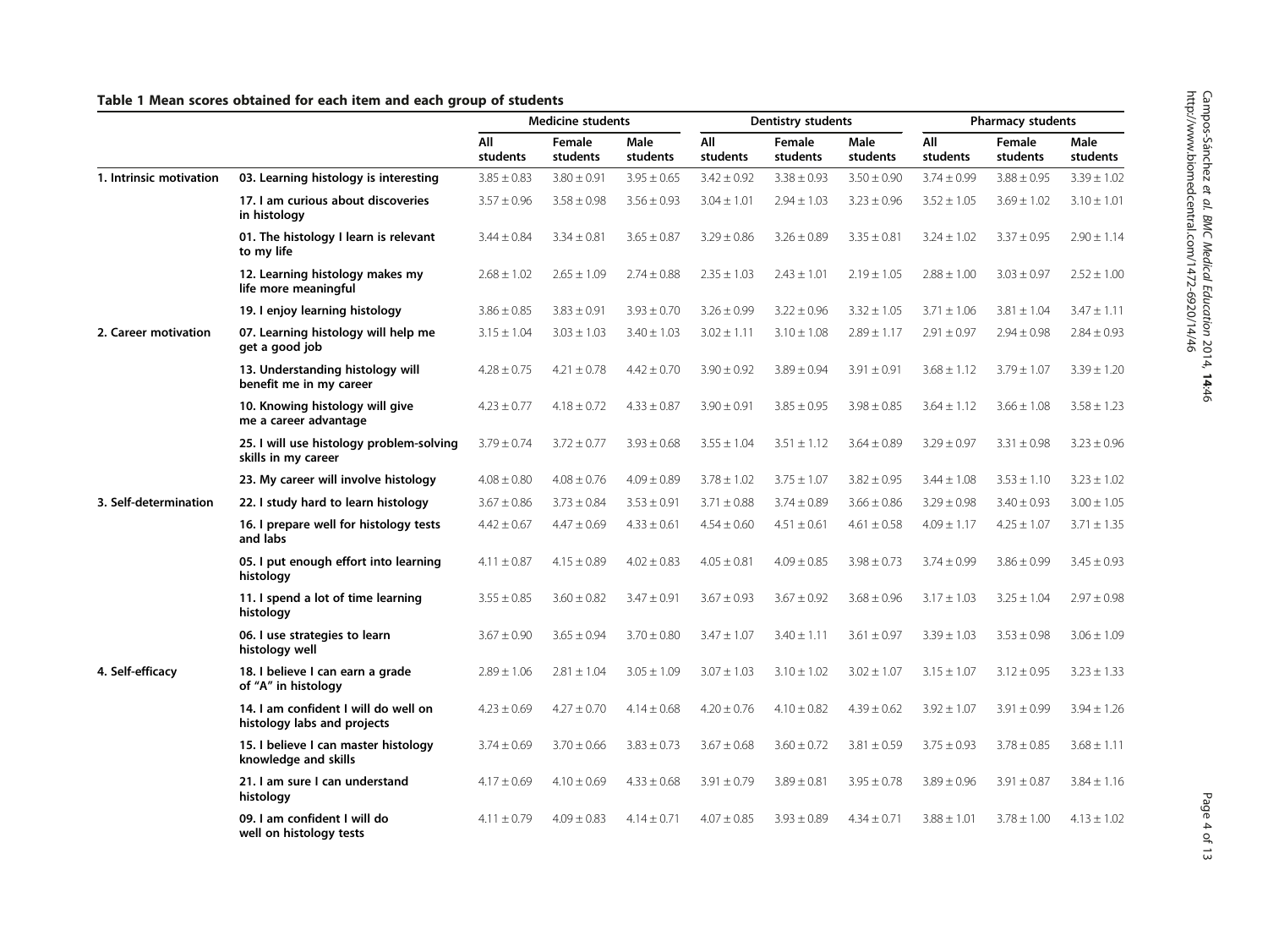Table 1 Mean scores obtained for each item and each group of students (Continued)

| 5. Grade motivation | 04. Getting a good histology grade<br>is important to me          | $4.05 \pm 0.86$ | $4.18 \pm 0.79$ | $3.79 \pm 0.94$ | $4.25 \pm 0.98$ | $4.24 \pm 1.00$ | $4.27 \pm 0.97$ | $3.83 \pm 1.11$ | $3.92 \pm 1.07$ | $3.61 \pm 1.20$ |
|---------------------|-------------------------------------------------------------------|-----------------|-----------------|-----------------|-----------------|-----------------|-----------------|-----------------|-----------------|-----------------|
|                     | 08. It is important that I get<br>an "A" in histology             | $3.51 + 1.31$   | $3.62 \pm 1.29$ | $3.29 \pm 1.35$ | $4.02 \pm 1.20$ | $4.01 \pm 1.19$ | $4.02 \pm 1.25$ | $3.49 \pm 1.25$ | $3.49 \pm 1.23$ | $3.48 \pm 1.31$ |
|                     | 20. I think about the grade I<br>will get in histology            | $3.51 + 1.11$   | $3.60 + 1.07$   | $3.33 \pm 1.17$ | $3.76 + 1.09$   | $3.64 \pm 1.06$ | $3.98 \pm 1.11$ | $3.56 \pm 1.16$ | $3.70 + 1.16$   | $3.20 \pm 1.10$ |
|                     | 24. Scoring high on histology tests<br>and labs matters to me     | $4.27 \pm 0.72$ | $4.23 + 0.72$   | $4.35 \pm 0.72$ | $4.08 \pm 0.88$ | $4.05 \pm 0.86$ | $4.14 \pm 0.90$ | $3.83 \pm 1.07$ | $3.97 \pm 1.01$ | $3.48 \pm 1.15$ |
|                     | 02. I like to do better than other<br>students on histology tests | $4.00 \pm 0.94$ | $3.93 + 0.96$   | $4.14 + 0.89$   | $3.94 + 1.12$   | $3.96 + 1$      | $3.91 + 1.03$   | $3.66 + 1.24$   | $3.68 + 1.23$   | $3.61 + 1.31$   |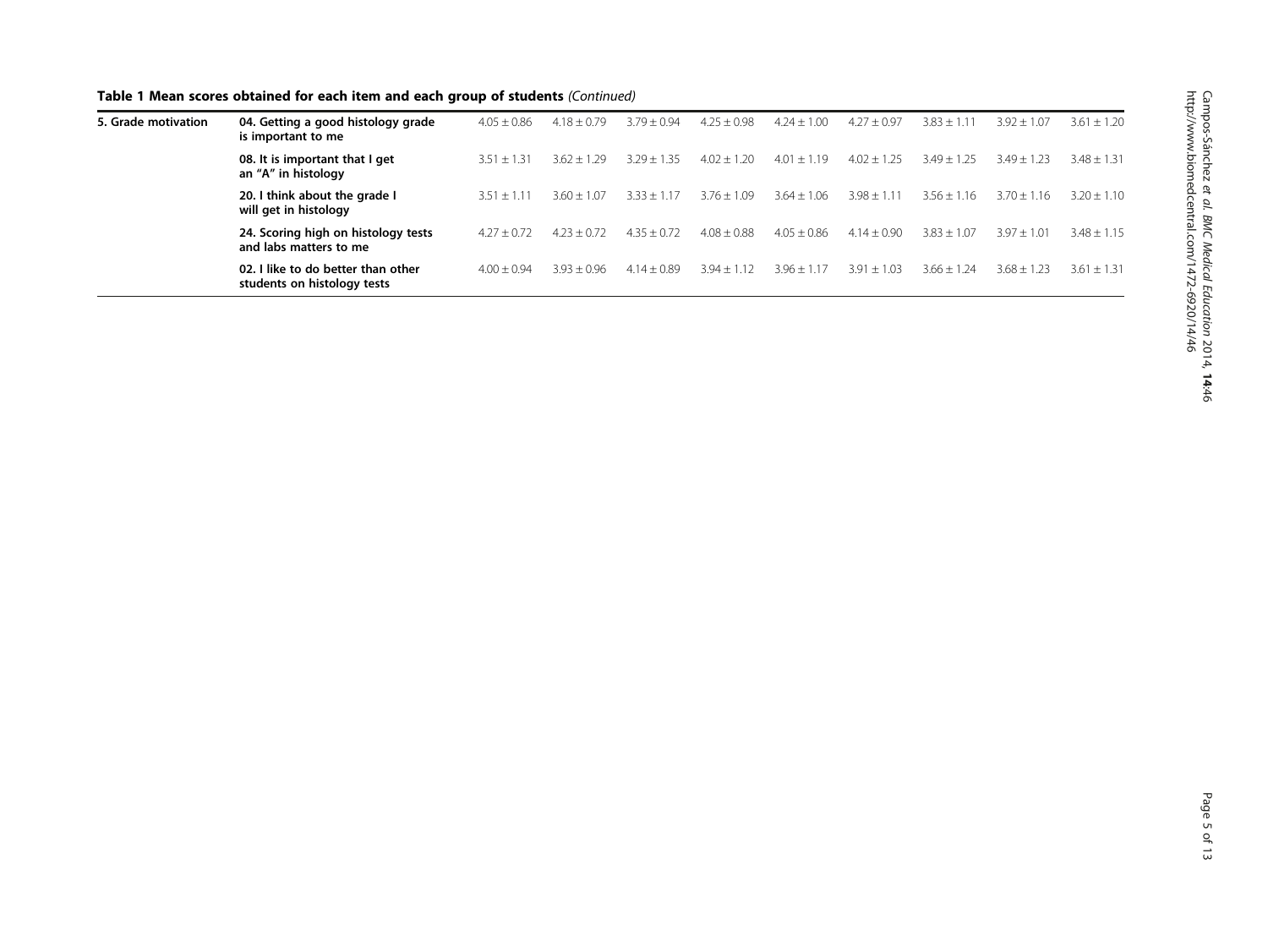| Page 6 of 13 |  |  |
|--------------|--|--|
|              |  |  |

<span id="page-5-0"></span>Table 2 Mean scores obtained for each component of motivation and each group of students

|                         | Medicine      |                |              |               | Dentistry      |                    | Pharmacy      |                |               |  |
|-------------------------|---------------|----------------|--------------|---------------|----------------|--------------------|---------------|----------------|---------------|--|
|                         | All students  | <b>Females</b> | <b>Males</b> | All students  | <b>Females</b> | <b>Males</b>       | All students  | <b>Females</b> | <b>Males</b>  |  |
| 1. Intrinsic motivation | $3.48 + 1.00$ | $3.44 + 1.03$  | $357 + 092$  | $307 + 103$   | $304 + 102$    | $312 + 1$<br>l 06. | $342 + 107$   | $3.55 + 1.03$  | $3.07 + 1.10$ |  |
| 2. Career motivation    | $3.91 + 0.92$ | $3.84 + 0.93$  | $403 + 091$  | $3.63 + 1.05$ | $362 + 107$    | $3.65 + 1$<br>l 03 | $3.39 + 1.09$ | $3.45 + 1.08$  | $3.25 + 1.09$ |  |
| 3. Self-determination   | $3.88 + 0.89$ | $392 + 090$    | $381 + 087$  | $3.89 + 0.95$ | $3.88 + 0.97$  | $3.91 + 0.91$      | $3.54 + 1.09$ | $3.65 + 1.06$  | $3.24 + 1.11$ |  |
| 4. Self-efficacy        | $3.83 + 0.94$ | $379 + 095$    | $390 + 091$  | $379 + 092$   | $372 + 092$    | $390 + 091$        | $372 + 105$   | $370 + 098$    | $3.77 + 1.20$ |  |
| 5. Grade motivation     | $3.87 + 1.05$ | $391 + 102$    | $378 + 111$  | $4.01 + 1.07$ | $3.98 + 1.08$  | $4.06 + 1.06$      | $3.68 + 1.17$ | $375 + 115$    | $3.48 + 1.21$ |  |

pharmacy and dentistry vs. pharmacy students). In addition, we found significant differences in component 1 scores between dentistry and pharmacy students, and between dentistry and medical students. Significant differences (p < 0.05) were also found in component 3 scores between medical and pharmacy students, and between dentistry and pharmacy students (Table [3](#page-6-0)). Furthermore, significant differences were found for several specific items corresponding to all 5 components (Table [3](#page-6-0)).

Moreover, significant differences (p < 0.05) between genders were found in medical students in overall mean scores for component 2, in dentistry students for component 4 and in pharmacy students for components 1, 3 and 5 (Table [4\)](#page-8-0). In addition, significant differences  $(p < 0.05)$ were found for several specific items corresponding to components 1, 3, 4 and 5 (Table [4](#page-8-0)).

When the overall mean scores for the different components were correlated with the final performance in histology of the students corresponding to the three curricula, we found a significant positive correlation ( $p < 0.05$  and  $r =$ 0.666) for the components 2 and 4. Specifically, all 5 items in component 2 were positively correlated ( $p < 0.05$  and  $r =$ 

0.6666) with performance, whereas items 2, 4 and 5 were correlated with performance in component 4.

## **Discussion**

Evaluating the main components of motivation for learning histology in medical, dentistry and pharmacy students is important because it can help instructors to help their students, aid in monitoring their motivation to learn science, and support efforts to better organize collaborative learning activities based on an appropriate selection of highly motivated students [\[38\]](#page-11-0). In this connection it is worth noting that the elements essential for stimulating motivation in health science students appear to be absent as a primary aim in many curricular plans [\[1](#page-11-0)]. In the present work, we have used the SMQII questionnaire developed by Glynn and cols., which has been previously validated by these authors as one of the most accurate instruments for assessing motivation and its components, and showed high reliability as determined by the alpha coefficient of Cronbach obtained in our study.

One of the most innovative aspects of the SMQII is the transformation of the classical scale termed extrinsic

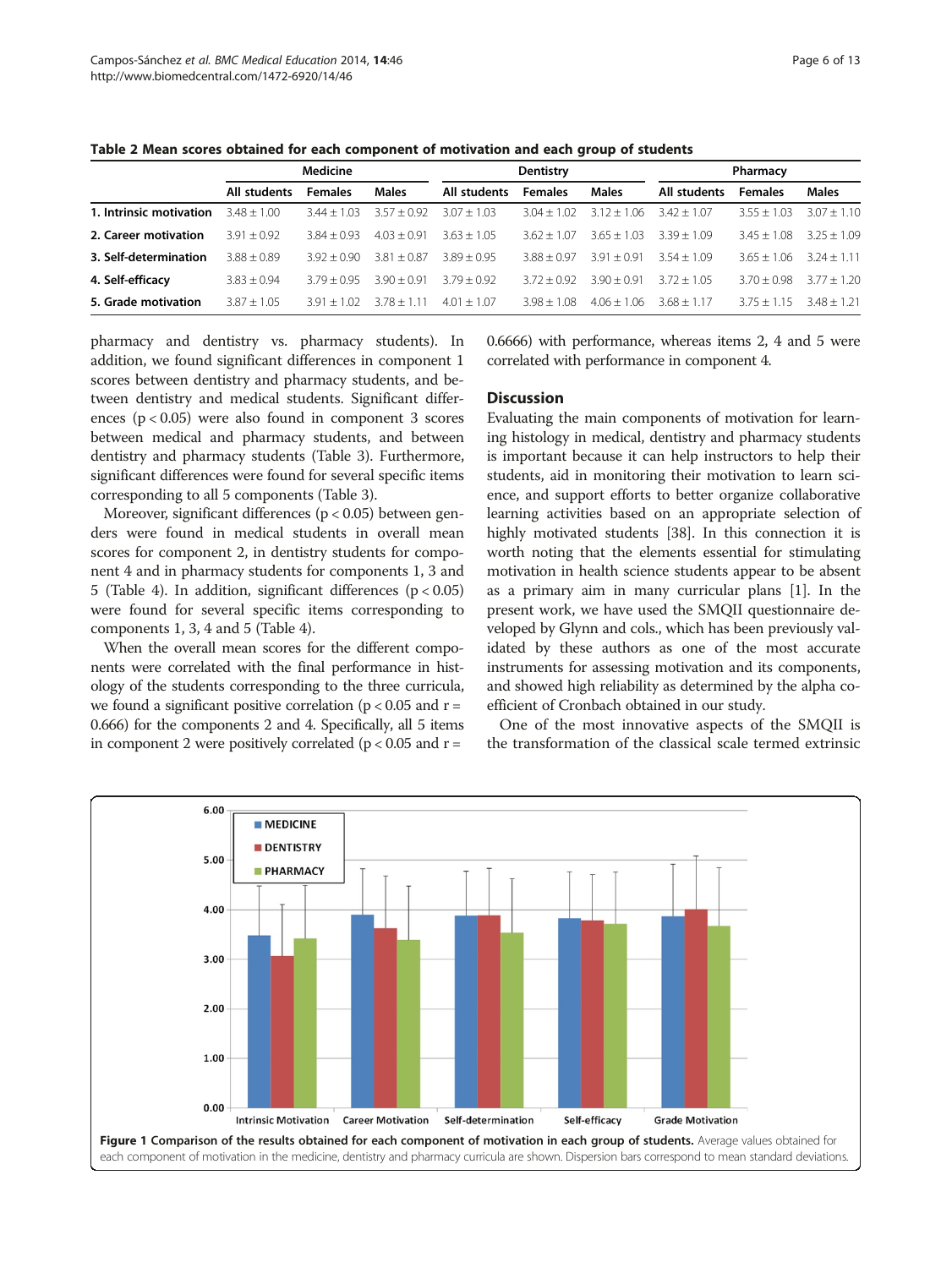| š<br>てここ<br>ipos-Sánchez et al. BMC Medical Education 2014, 14:46<br>www.biomedcentral.com/1472-6920/14/46<br>š |
|-----------------------------------------------------------------------------------------------------------------|
|-----------------------------------------------------------------------------------------------------------------|

## <span id="page-6-0"></span>Table 3 Statistical comparison of the scores assigned to each item and each factor by each group of students

|                       |                                                                     | Medicine vs.<br>dentistry students | Medicine vs.<br>pharmacy students | Dentistry vs. | Medicine vs. | Medicine vs.<br>pharmacy students dentistry students pharmacy students | Dentistry vs.<br>pharmacy students |
|-----------------------|---------------------------------------------------------------------|------------------------------------|-----------------------------------|---------------|--------------|------------------------------------------------------------------------|------------------------------------|
|                       | 1. Intrinsic motivation 03. Learning histology is interesting       | 0.0002                             | 0.5922                            | 0.0054        | 0.0000       | 0.3681                                                                 | 0.0000                             |
|                       | 17. I am curious about discoveries<br>in histology                  | 0.0000                             | 0.7238                            | 0.0006        |              |                                                                        |                                    |
|                       | 01. The histology I learn is relevant<br>to my life                 | 0.1219                             | 0.2172                            | 0.8939        |              |                                                                        |                                    |
|                       | 12. Learning histology makes my<br>life more meaningful             | 0.0080                             | 0.1246                            | 0.0001        |              |                                                                        |                                    |
|                       | 19. I enjoy learning histology                                      | 0.0000                             | 0.3872                            | 0.0006        |              |                                                                        |                                    |
| 2. Career motivation  | 07. Learning histology will help<br>me get a good job               | 0.4167                             | 0.1062                            | 0.4431        | 0.0000       | 0.0000                                                                 | 0.0001                             |
|                       | 13. Understanding histology will<br>benefit me in my career         | 0.0008                             | 0.0000                            | 0.1917        |              |                                                                        |                                    |
|                       | 10. Knowing histology will give me<br>a career advantage            | 0.0033                             | 0.0000                            | 0.0993        |              |                                                                        |                                    |
|                       | 25. I will use histology<br>problem-solving skills in my career     | 0.1091                             | 0.0001                            | 0.0452        |              |                                                                        |                                    |
|                       | 23. My career will involve histology                                | 0.0253                             | 0.0000                            | 0.0194        |              |                                                                        |                                    |
| 3. Self-determination | 22. I study hard to learn histology                                 | 0.5548                             | 0.0057                            | 0.0011        | 0.6183       | 0.0000                                                                 | 0.0000                             |
|                       | 16. I prepare well for histology<br>tests and labs                  | 0.1503                             | 0.1346                            | 0.0068        |              |                                                                        |                                    |
|                       | 05. I put enough effort into<br>learning histology                  | 0.4562                             | 0.0036                            | 0.0155        |              |                                                                        |                                    |
|                       | 11. I spend a lot of time learning<br>histology                     | 0.2837                             | 0.0018                            | 0.0002        |              |                                                                        |                                    |
|                       | 06. I use strategies to learn<br>histology well                     | 0.1792                             | 0.0495                            | 0.5744        |              |                                                                        |                                    |
| 4. Self-efficacy      | 18. I believe I can earn a<br>grade of "A" in histology             | 0.1567                             | 0.0423                            | 0.4716        | 0.3597       | 0.2132                                                                 | 0.6927                             |
|                       | 14. I am confident I will do well on<br>histology labs and projects | 0.9061                             | 0.0742                            | 0.1023        |              |                                                                        |                                    |
|                       | 15. I believe I can master histology<br>knowledge and skills        | 0.7239                             | 0.3638                            | 0.1884        |              |                                                                        |                                    |
|                       | 21. I am sure I can understand<br>histology                         | 0.0095                             | 0.0463                            | 0.6745        |              |                                                                        |                                    |
|                       | 09. I am confident I will do<br>well on histology tests             | 0.9163                             | 0.1622                            | 0.2041        |              |                                                                        |                                    |
| 5. Grade motivation   | 04. Getting a good histology<br>grade is important to me            | 0.0151                             | 0.2364                            | 0.0015        | 0.0037       | 0.0093                                                                 | 0.0000                             |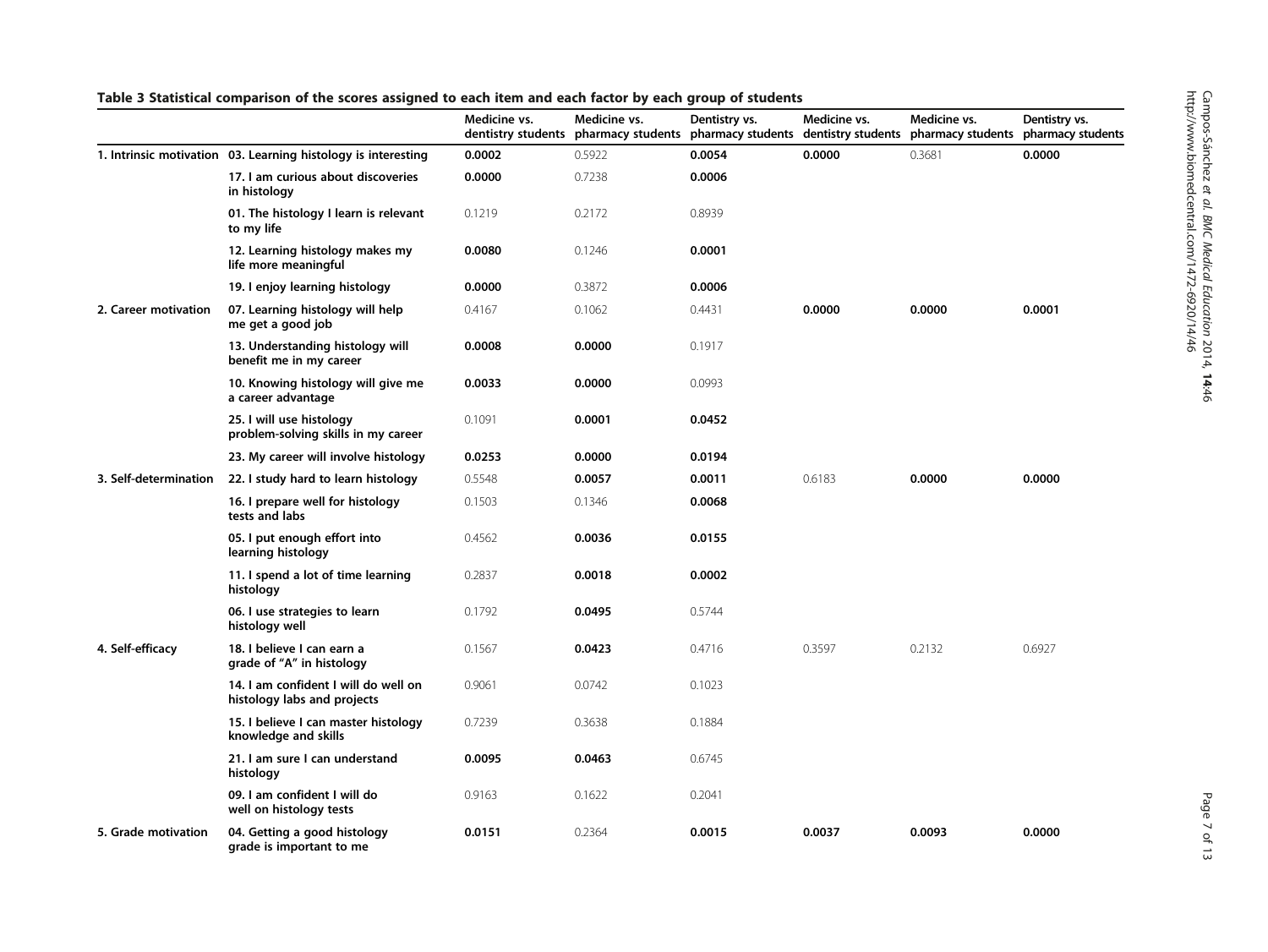|  | Table 3 Statistical comparison of the scores assigned to each item and each factor by each group of students (Continued) |
|--|--------------------------------------------------------------------------------------------------------------------------|
|--|--------------------------------------------------------------------------------------------------------------------------|

| 08. It is important that I get an "A"<br>in histology             | 0.0012 | 0.8137 | 0.0004 |
|-------------------------------------------------------------------|--------|--------|--------|
| 20. I think about the grade I will get<br>in histology            | 0.0706 | 0.6620 | 0.2132 |
| 24. Scoring high on histology tests and<br>labs matters to me     | 0.1216 | 0.0023 | 0.1164 |
| 02. I like to do better than other<br>students on histology tests | 0.9226 | 0.0740 | 0.0870 |

All values are p values with Mann-Whitney test. Statistically significant p values are highlighted in bold.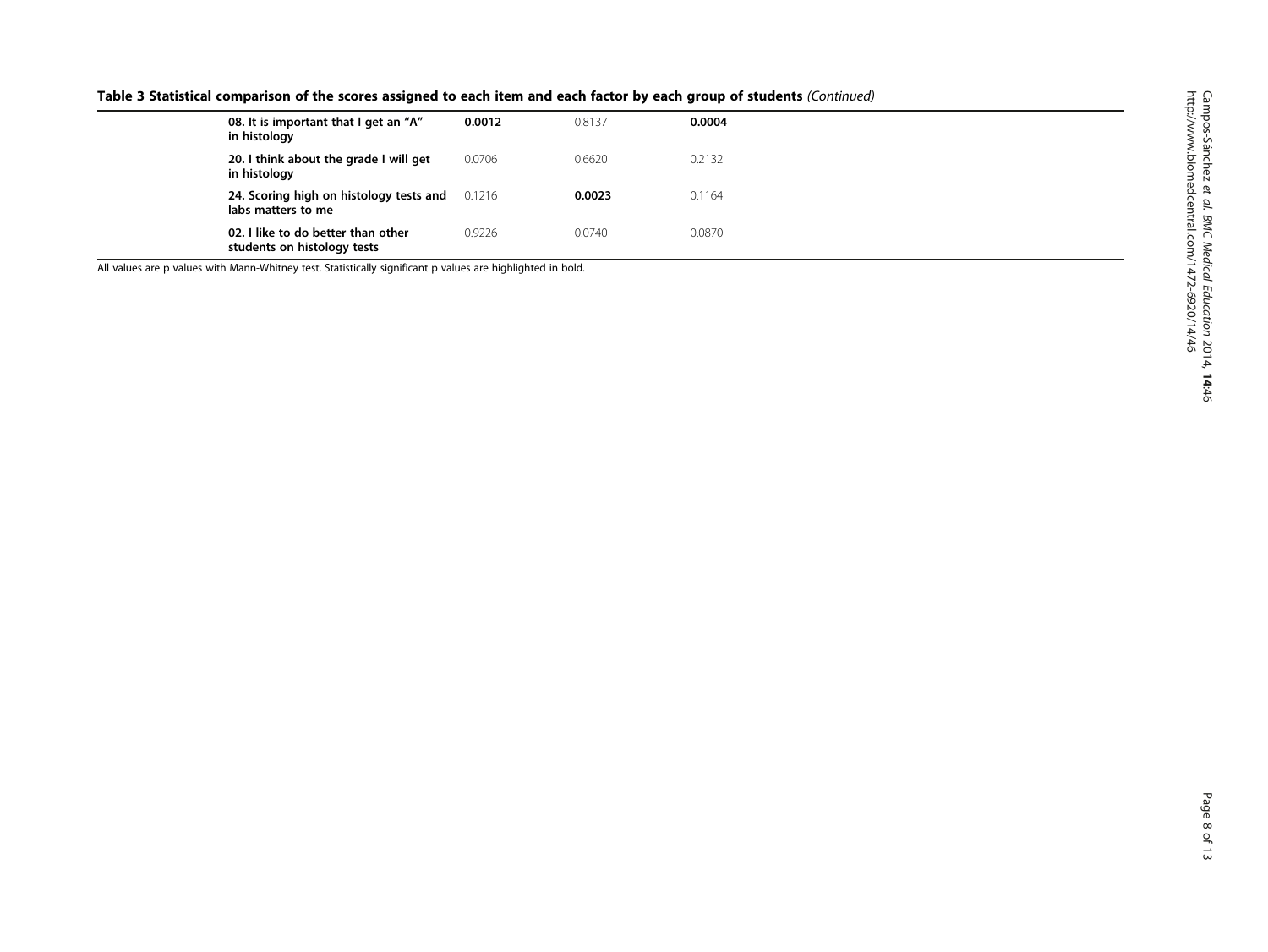#### <span id="page-8-0"></span>Table 4 Statistical comparison of the scores assigned to each item and each factor by male and female students

|                           |                                                                            |        | students students | Medicine Dentistry Pharmacy<br>students | students | students | Medicine Dentistry Pharmacy<br>students |
|---------------------------|----------------------------------------------------------------------------|--------|-------------------|-----------------------------------------|----------|----------|-----------------------------------------|
|                           | 1. Intrinsic motivation 03. Learning histology is interesting              | 0.4606 | 0.5850            | 0.0153                                  | 0.1267   | 0.2601   | 0.0000                                  |
|                           | 17. I am curious about discoveries in histology                            | 0.8768 | 0.1280            | 0.0054                                  |          |          |                                         |
|                           | 01. The histology I learn is relevant to my life                           | 0.0323 | 0.4110            | 0.0625                                  |          |          |                                         |
|                           | 12. Learning histology makes my life<br>more meaningful                    | 0.5722 | 0.2112            | 0.0241                                  |          |          |                                         |
|                           | 19. I enjoy learning histology                                             | 0.6279 | 0.4688            | 0.1212                                  |          |          |                                         |
|                           | 2. Career motivation 07. Learning histology will help me get a good<br>iob | 0.0694 | 0.2695            | 0.7512                                  | 0.0108   | 0.9104   | 0.0963                                  |
|                           | 13. Understanding histology will benefit me in<br>my career                | 0.1537 | 0.9128            | 0.1217                                  |          |          |                                         |
|                           | 10. Knowing histology will give me a<br>career advantage                   | 0.1168 | 0.5898            | 0.8420                                  |          |          |                                         |
|                           | 25. I will use histology problem-solving skills<br>in my career            | 0.1547 | 0.7221            | 0.7771                                  |          |          |                                         |
|                           | 23. My career will involve histology                                       | 0.7377 | 0.9269            | 0.2347                                  |          |          |                                         |
| 3. Self-<br>determination | 22. I study hard to learn histology                                        | 0.2119 | 0.4284            | 0.0859                                  | 0.1052   | 0.9748   | 0.0001                                  |
|                           | 16. I prepare well for histology tests and labs                            | 0.1131 | 0.3225            | 0.0290                                  |          |          |                                         |
|                           | 05. I put enough effort into learning histology                            | 0.3118 | 0.2507            | 0.0214                                  |          |          |                                         |
|                           | 11. I spend a lot of time learning histology                               | 0.4152 | 0.9346            | 0.1913                                  |          |          |                                         |
|                           | 06. I use strategies to learn histology well                               | 0.7517 | 0.3795            | 0.0489                                  |          |          |                                         |
| 4. Self-efficacy          | 18. I believe I can earn a grade of "A" in histology                       | 0.3854 | 0.6038            | 0.6002                                  | 0.2053   | 0.0130   | 0.0929                                  |
|                           | 14. I am confident I will do well on histology<br>labs and projects        | 0.2566 | 0.0692            | 0.4412                                  |          |          |                                         |
|                           | 15. I believe I can master histology knowledge<br>and skills               | 0.2669 | 0.1703            | 0.9704                                  |          |          |                                         |
|                           | 21. I am sure I can understand histology                                   | 0.0770 | 0.6827            | 0.8237                                  |          |          |                                         |
|                           | <b>09. I am confident I will do well on histology tests</b> 0.8523         |        | 0.0098            | 0.0436                                  |          |          |                                         |
| 5. Grade motivation       | 04. Getting a good histology grade is important<br>to me                   | 0.0204 | 0.8090            | 0.2013                                  | 0.1819   | 0.2887   | 0.0151                                  |
|                           | 08. It is important that I get an "A" in histology                         | 0.1783 | 0.7497            | 0.9809                                  |          |          |                                         |
|                           | 20. I think about the grade I will get in histology                        | 0.1818 | 0.0775            | 0.0289                                  |          |          |                                         |
|                           | 24. Scoring high on histology tests and<br>labs matters to me              | 0.3413 | 0.4998            | 0.0387                                  |          |          |                                         |
|                           | 02. I like to do better than other students<br>on histology tests          | 0.2154 | 0.6028            | 0.8338                                  |          |          |                                         |

All values are p values with Mann-Whitney test. Statistically significant p values are highlighted in bold.

motivation (or "learning science as a means to a tangible end") into two scales, i.e. grade motivation and career motivation, which more clearly target the objectives that students perceive to be important in this stage of their education. This is especially important in health science education because the motivation to learn health science disciplines is influenced differently by short-term goals such as obtaining a high course grade and long-term goals such as success in their professional career practice, which in health science professions is explicitly regulated by professional and government bodies.

The results of the present study show that in relation specifically to learning histology, the profiles for components of motivation defined as career motivation and self-efficacy were similar in all three degree programs. The scores for both components were highest in the group of medical students, followed in decreasing order by dentistry and pharmacy. In the career motivation component there were significant differences when the overall mean scores for the three groups were compared (medicine vs. dentistry, medicine vs. pharmacy and dentistry vs. pharmacy students) whereas differences were not significant in self-efficacy.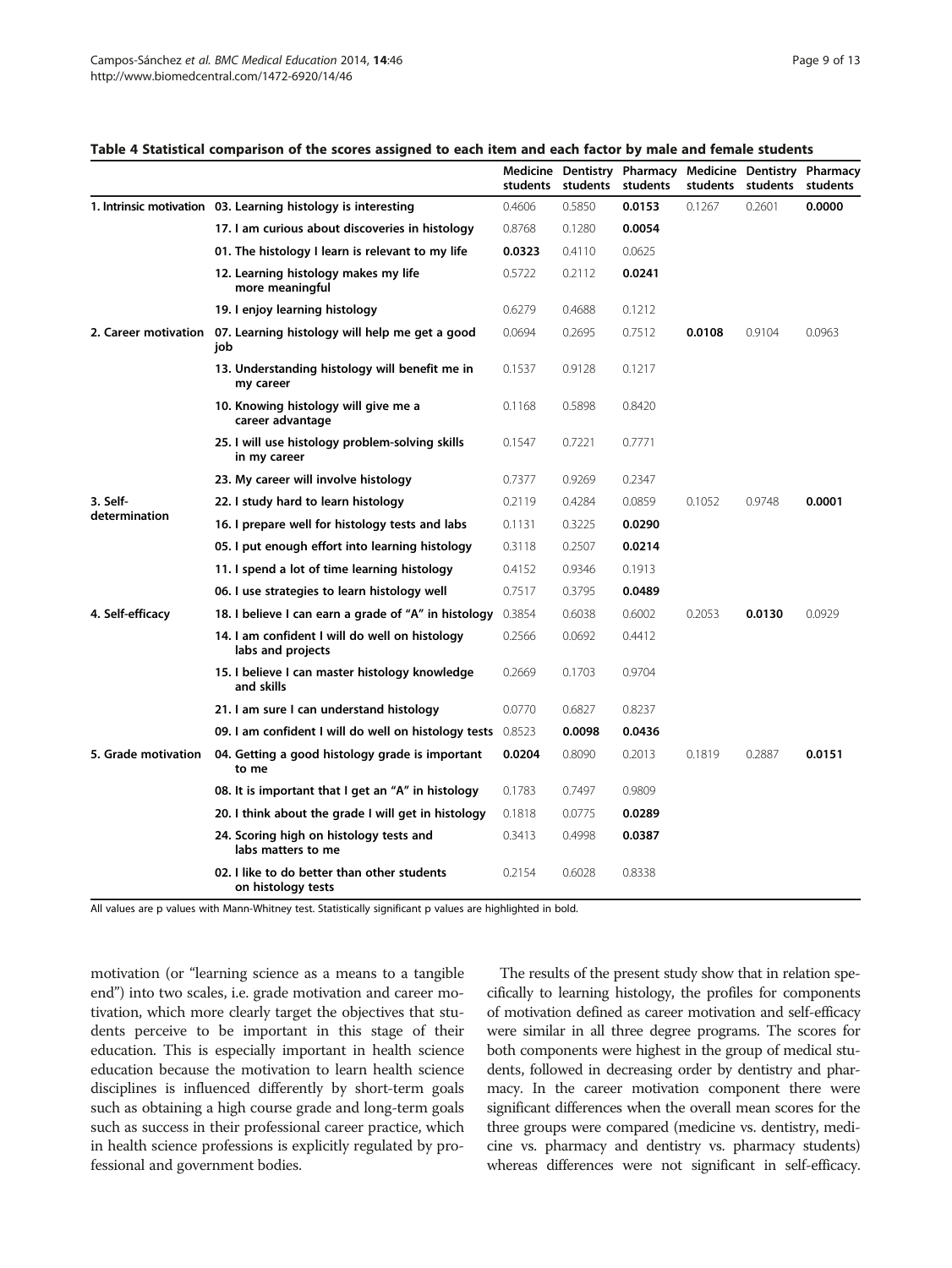Interestingly, both profiles were positively correlated with the students' final performance in histology, pointing out that the extent of career motivation and self-efficacy are clearly influencing the final outcome of the students in histology. Our study confirms some previous reports using different methods suggesting that self-efficacy is associated with effort, persistence, and performance [\[49](#page-11-0)[,50\]](#page-12-0). The relationship between these two components of motivation and their correlations with each of the three groups of students reflects the relationship between the primary long-term goals that students focus on, which is what characterizes career motivation, and students' beliefs about their capabilities in a specific area (e.g. histology), which is what characterizes self-efficacy and influences the choice of activities that allow individuals to decide which tasks to focus on [[25](#page-11-0)[,51-54](#page-12-0)].

In the health professions the long-term goal of professional career practice is an important component of motivation, which is related more closely with future competencies to be used in regulated professional practice than with knowledge and skills to be acquired in the learning process during university study. In this regard our results are consistent with several studies which found that compared to dentistry students, medical students had a more professional attitude, whereas dentistry students showed a greater commitment to personal and financial gain [\[29,](#page-11-0)[55](#page-12-0),[56](#page-12-0)]. Regardless of these observations, the higher scores in our group of medical students are most likely related with a more highly developed system of regulations for professional practice. The lower scores among pharmacy students are most likely related with the fact that this area, according to Figgs and Cox [\[33](#page-11-0)] is a profession that lends itself to many career avenues. The intermediate scores in our group of dentistry students are most likely related with the lack of a sense of public service among these students –a perception that results in attitudes detrimental to the public perception of the dental profession as a whole [[29](#page-11-0)]. The results we obtained with the SMQII for histology learning are consistent with our earlier finding of a high level of motivation for professional practice among medical students who were offered a choice of different learning methods [[42](#page-11-0)].

In the present study the self-determination and grade motivation components yielded a similar motivational profile in all three groups of students. Mean scores for these components were highest in dentistry, followed in decreasing order by medicine and pharmacy. The differences between degree programs were statistically significant for the grade motivation, and between pharmacy and medicine students and between pharmacy and dentistry students for self-determination. The similarities in the response profiles for these components among the groups shows that a relationship exists between self-determination, and hence the control that students believe they have over their learning

process, and the grade motivation, that is, the short-term primary goals of students enrolled in different degree programs. It is therefore unsurprising that dentistry students scored highest in both of these components of motivation, especially in grade motivation. Our results suggest, as Boiche and cols. [\[57\]](#page-12-0) showed for physical education, an adaptive role for the self-determination component of motivation towards histology among dentistry and medicine students, with high levels of self-regulation thanks to which individuals do not act without feelings of control or competence to achieve success during their undergraduate degree program. Self-determination, i.e. the option to control the learning process for histology and therefore to selfregulate this activity during undergraduate education, is seen by dentistry and medicine students as a more attainable goal under these circumstances. When the overall mean scores for these two components were correlated with the final performance in histology of the students corresponding to the three curricula, we did not found a significant correlation. This could mean that selfdetermination and grade motivation will not determine the final score of the students enrolled in the histology matters.

The use of this questionnaire allowed us to analyze independently the two major components of the extrinsic motivation -career motivation and grade motivation-. Our data illustrates clear differences in the results obtained for these components among groups of students, and suggests that it may be possible to identify relationships between components that might otherwise be overlooked. In addition, our results show that both components have different influence on motivation for learning histology in health sciences curricula. Whereas the career motivation, which showed the same profile that self-efficacy, was correlated with the final outcome of the students, grade motivation, whose profile was similar to that of self-determination, was not correlated with the final performance.

Finally, intrinsic motivation showed the highest mean scores in medicine, followed in decreasing order by pharmacy and dentistry. The differences between medical and pharmacy students vs. dentistry students were statistically significant. The lower mean scores for this component in dentistry students vs. medicine and pharmacy students is likely related with the general perception, supported by several studies, that there is no statistical correlation between the amount of undergraduate basic science education and performance in dentistry school or on board exams, although dentistry graduates and practitioners do perceive the importance of these science a posteriori, including histology [[34,](#page-11-0)[58](#page-12-0)]. No correlation with the final histological performance was found for this component, thus confirming that this important component of motivation is not as relevant as career motivation and self-efficacy for the academic achievement.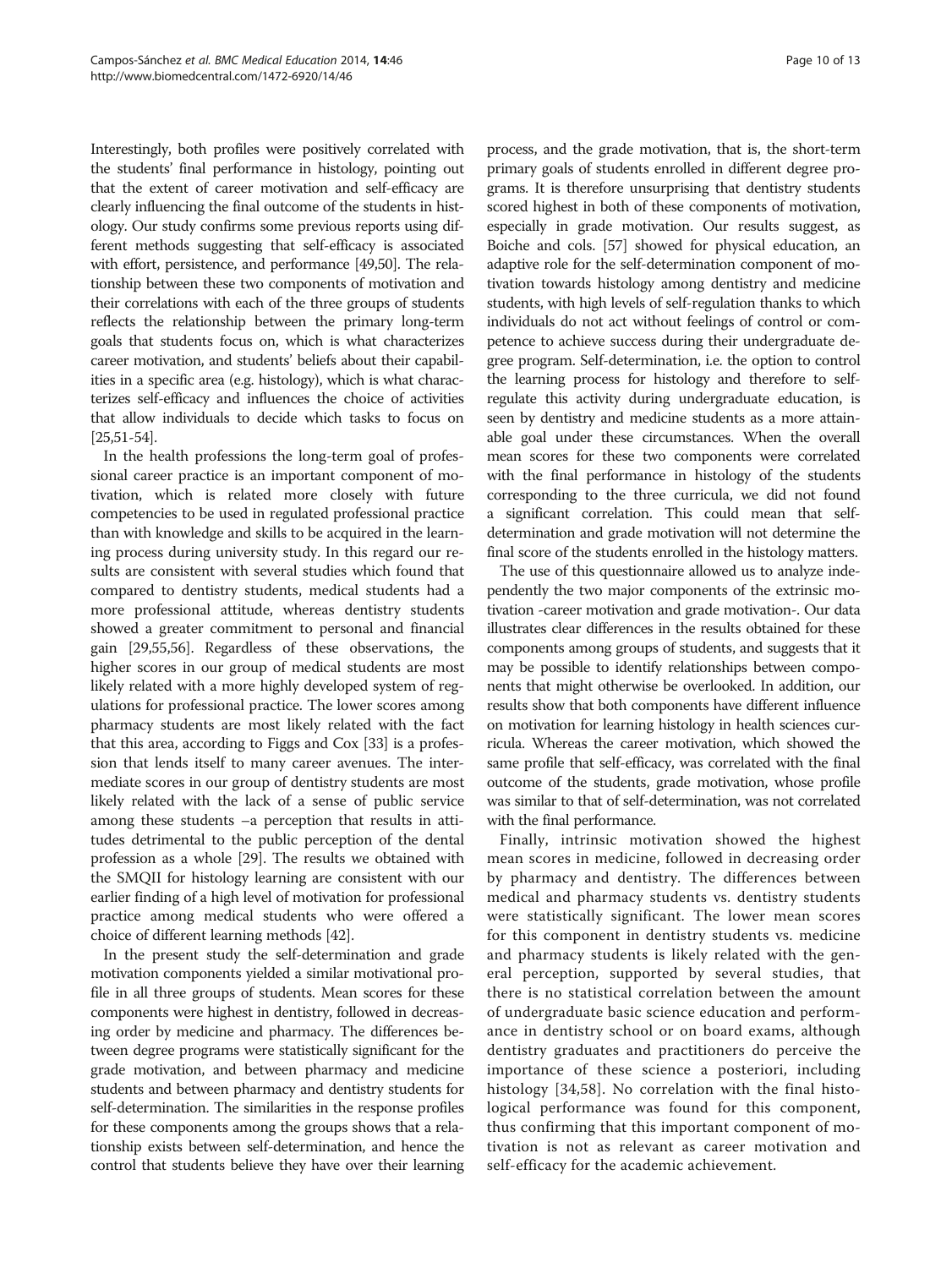Regarding the differences between genders, our results suggest that only one of the components of motivation was different in the case of medicine and dentistry students, although three components were statistically different in pharmacy students. Although Hulsman and cols. [[44](#page-11-0)] reported no differences between males and females in the strength of motivation, more recent work by Kusurkar and cols. [\[46\]](#page-11-0), showed that strength of motivation appears to be a dynamic entity, changing primarily with age and maturity and to a lesser extent with gender and experience. In the present study we found no differences between male and female medical students for any of the components except career motivation, which was higher in male than in female students, although none of the specific items in this component was significantly different between males and females. Among dentistry students there were no gender differences for intrinsic motivation, career motivation, self-determination and grade motivation, whereas men and women differed with regard to self-efficacy. Among pharmacy students we found gender differences for intrinsic motivation, self-determination and grade motivation but not for self-efficacy or career motivation. Although the differences between genders in the motivation to learn sciences remain poorly understood, they may result from factors such as role modeling and socialization by parents, teachers, peers and the media, and not from "innate or natural differences" between women and men [[15,16,45\]](#page-11-0).

Our findings with regard to the relative influence of different components of motivation in different groups of health science undergraduates are potentially useful in future efforts to answer some interesting questions. For example, are there gender differences in how students self-regulate in order to control their motivation and behavior? What role do the different components of motivation play in the overall motivation of males and females to perform well in these degree programs?

The motivational process is a substantially undervalued factor in curriculum development [[1](#page-11-0)]. Because the motivation to learn, as conceptualized in social cognitive theory, is a multicomponent construct, determining the role of each component of motivation is useful not only to help individual students succeed in the learning process according to their motivational background, but also to help instructors develop appropriate teaching strategies based on their knowledge of specific motivational profiles among students enrolled in different programs.

Limitations of the present study are related to the lack of knowledge on the previous motivation of the students before being incorporated to the study, on their previous knowledge on histology and other related sciences that could influence their perceptions. In addition, we do not know to what extent we can generalize our findings to other students and other disciplines.

A strength of our study is that the histology course of interest was taught with the same methods by instructors from the same department to all participants, who were enrolled in different undergraduate programs at the same university. We feel our results contribute to our knowledge about the close relationships among different components of motivation in specific disciplines within different health sciences curricula. Ultimately, these findings can support improved efforts to develop more effective medical education curricula.

## Conclusions

Our results show that our histology students enrolled in each of three undergraduate health science programs differed in their personal motivational profiles. This finding is potentially useful to foster their learning process, because if they are metacognitively aware of their motivation they will be better equipped to self-regulate their sciencelearning behavior in histology. But our results also show that the overall motivational profile for learning histology differs among medical, dentistry and pharmacy students, and that instructors as well as education policy makers can use their awareness of these differences to enhance curricula so that they focus not only on fostering the cognitive component of learning but also integrate students' levels and types of motivation into the processes of planning, delivery and evaluation of medical education. Although the differences between genders were not significant for many of the components of motivation, certain differences stand out. These differences suggest a need to increase our knowledge of possible variations and take advantage of them in developing both individuallytargeted and curriculum-based teaching processes.

#### Competing interests

The authors declare that they have no competing interests.

#### Authors' contributions

ACS participated in the design of the work, analysis of the results, discussion and writing the manuscript. JALN contributed to the study design, selection of literature and critical review of the manuscript. VC took part in the analysis and interpretation of the data, and literature review. MAMP participated in data collection and management of the results. TS contributed to writing the manuscript and critical review of the literature. MA contributed to design the work and interpret the data, revising the article and critically appraising the content. All authors have approved the final version of the article submitted.

#### Authors' information

ACS is a Master Degree and PhD student at the University of Granada. He is involved in education research with a focus on self-learning methodologies. JALN is a professor in the Department of Didactics and School Organization at the Faculty of Education Sciences, University of Granada.

VD is a Master Degree and PhD in Tissue Engineering and a research fellow in the Department of Histology at the University of Granada, Pharmacy School. MAMP is a Master Degree and PhD student at the University of Granada. He is involved in education research in Dentistry Schools.

TS is a full professor in the Department of Didactics and School Organization at the Faculty of Education Sciences, University of Granada.

MA is a full professor in the Department of Histology at the Medical School, University of Granada.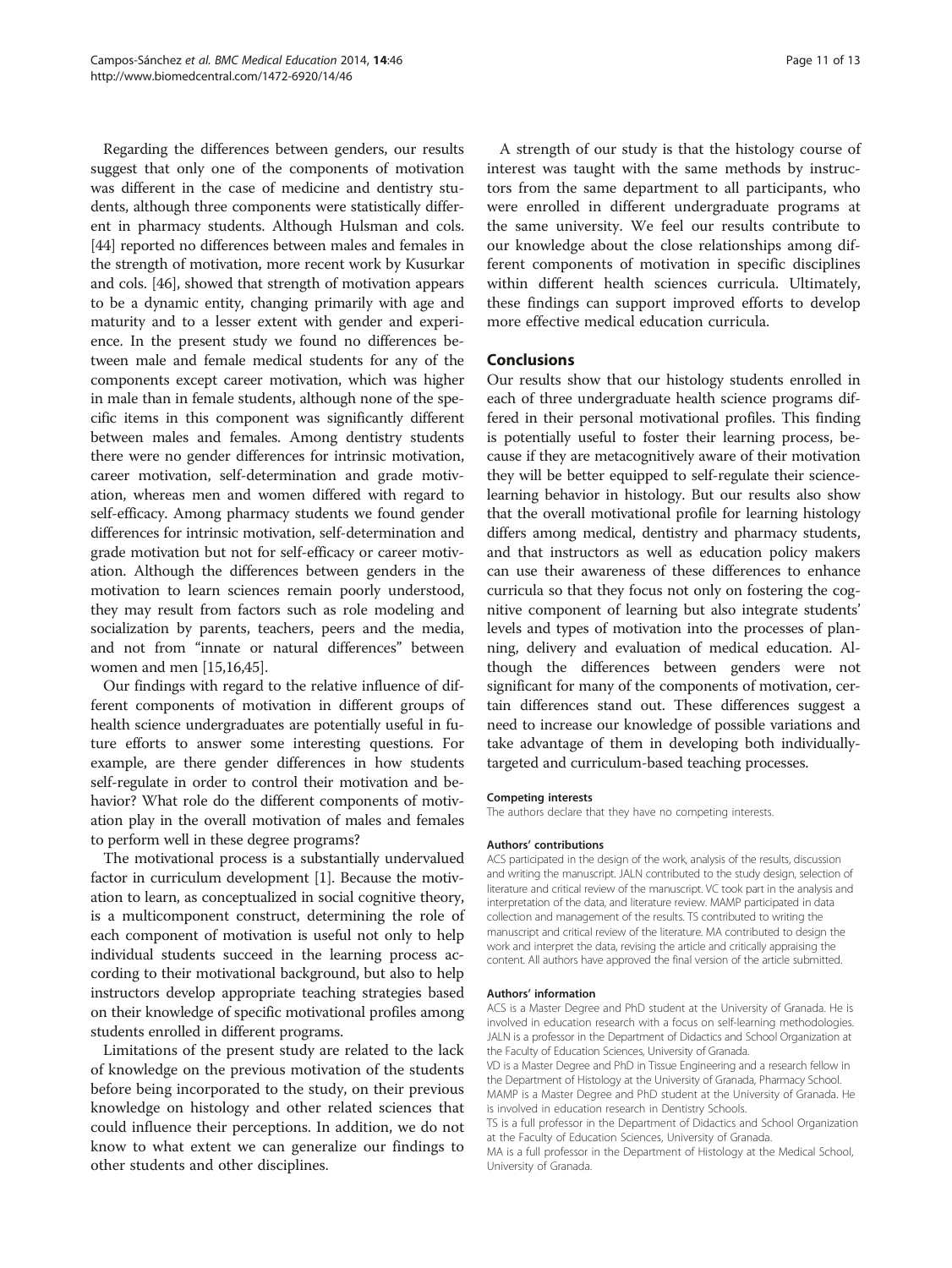#### <span id="page-11-0"></span>Acknowledgments

This research was supported by the Unidad de Innovación Docente, University of Granada, Spain through grants UGR11-294 and UGR11-303. We thank K. Shashok for translating parts of the manuscript into English.

#### Author details

<sup>1</sup>Department of Histology, School of Medicine, University of Granada, Avenida de Madrid, 11, E18071 Granada, Spain. <sup>2</sup>Department of Didactics and School Organization, School of Education, University of Granada, Campus de Cartuja, E18071 Granada, Spain.

#### Received: 5 February 2013 Accepted: 11 February 2014 Published: 10 March 2014

#### References

- Kusurkar RA, Croiset G, Mann KV, Custers E, Ten Cate O: Have motivation theories guided the development and reform of medical education curricula? A review of the literature. Acad Med 2012, 87:735–743.
- Blumenfeld PC, Kempler TM, Krajcik JS: Motivation and cognitive engagement in learning environments. In The Cambridge handbook of the learning sciences. Edited by Sawyer RK. New York: Cambridge University Press; 2006:475–488.
- Eccles JS, Wigfield A: Motivational beliefs, values, and goals. Annu Rev Psychol 2002, 53:109–132.
- Pintrich PR: A motivational science perspective on the role of student motivation in learning and teaching contexts. J Educ Psychol 2003, 95:667–686.
- Kusurkar RA, Ten Cate TJ, van Asperen M, Croiset G: Motivation as an independent and a dependent variable in medical education: a review the literature. Med Teach 2011, 33:242-262.
- Maslow AH: A theory of achievement motivation. In Twentieth Century Psychology: Recent Developments in Psychology. Edited by Harriman PL. North Stratford, NH: Ayer Publishing; 1970:22–48.
- 7. Franken RE: Motivation for achievement and power. In Human Motivation. 2nd edition. Edited by Franken RE. Pacific Grove, Calif: Brookes/Cole Publishing Co; 1988:420.
- 8. Atkinson JW: Motivational determinants of risk-taking behavior. In A Theory of Achievement Motivation. Edited by Atkinson JW, Feather NT. New York: John Wiley & Sons; 1966:11–29.
- 9. Weiner B: Achievement Motivation and Attribution Theory. Morristown, NJ: General Learning Press; 1974.
- 10. Deci EL, Ryan RM: Intrinsic Motivation and Self-Determination in Human Behavior. New York, NY: Plenum; 1985.
- 11. Pintrich PR: An achievement goal theory perspective on issues in motivation terminology, theory, and research. Contemp Educ Psychol 2000, 25:92–104.
- 12. Bandura A: Social foundations of thought and action: A social cognitive theory. Englewood Cliffs, New Jersey: Prentice-Hall; 1986.
- 13. Bandura A: Social cognitive theory. In Annals of child development. Volume 6. Edited by Vasta R. Greenwich, CT: JAI Press; 1989:1–66.
- 14. Bandura A: Social cognitive theory: an agentive perspective. Annu Rev Psychol 2001, 52:1–26.
- 15. Bryan RR, Glynn SM, Kittleson JM: Motivation, achievement, and advanced placement intent of high school students learning science. Sci Educ 2011, 95:1049–1063.
- 16. Glynn SM, Brickman P, Armstrong N, Taasoobshirazi G: Science motivation questionnaire II: validation with science majors and nonscience majors. J Res Sci Teach 2011, 48:1159-1176.
- 17. Mann KV: Motivation in medical education: How theory can inform our practice. Acad Med 1999, 74:237–239.
- 18. Bandura A: Self-efficacy: toward a unifying theory of behavioral change. Psychol Rev 1977, 34:191–215.
- 19. Ryan RM, Deci EL: Self-determination theory and facilitation of intrinsic motivation, social development and well-being. Am Psychol 2000, 55:68–78.
- 20. Eccles JS, Simpkins SD, Davis-Kean PE: Math and science motivation: a longitudinal examination of the links between choices and beliefs. Dev Psychol 2006, 2006(42):70–83.
- 21. Mazlo J, Dormedy D, Neimoth-Anderson JD, Urlacher T, Carson GA, Kelter PB: Assessment of motivational methods in the general chemistry laboratory. J Coll Sci Teach 2002, 36:318–321.
- 22. Black AE, Deci EL: The effects of instructors' autonomy support and students'autonomous motivation on learning organic chemistry: a self- determination theory perspective. Sci Edu 2000, 84:740-756.
- 23. Baldwin J, Ebert-May D, Burns D: The development of a college biology self-efficacy instrument for non-majors. Sci Educ 1999, 83:397–408.
- 24. Lawson AE, Banks DL, Logvin M: Self-efficacy, reasoning ability, and achievement in college biology. J Res Sci Teach 2007, 44:706–724.
- 25. Lin YG, McKeachie WJ, Kim YC: College student intrinsic and/or extrinsic motivation and learning. Learn Individ Differ 2003, 13:251–258.
- 26. Glynn SM, Koballa TRJ: Motivation to learn college science. In Handbook of college science teaching. Edited by Mintzes JJ, Leonard WH. Arlington, VA: National Science Teachers Association Press; 2006:25–32.
- 27. Glynn SM, Taasoobshirazi G, Brickman P: Nonscience majors learning science: a theoretical model of motivation. J Res Sci Teach 2007, 44:1088–1107.
- 28. Glynn SM, Taasoobshirazi G, Brickman P: Science motivation questionnaire: construct validation with nonscience majors. J Res Sci Teach 2009, 46:127–146.
- 29. Crossley ML, Mubarik A: A comparative investigation of dental and medical student's motivation towards career choice. Br Dent J 2002, 193:471–473.
- 30. Drake RI, McBride JM, Lachman N, Pawlina W: Medical education in the anatomical sciences. The winds of change continue to blow. Anat Sci Educ 2009, 2:253–259.
- 31. Koballa TRJ, Glynn SM: Attitudinal and motivational constructs in science learning. In Handbook of research on science education. Edited by Abell SK, Lederman NG. New Jersey: Lawrence Erlbaum Associates; 2007:75–102.
- 32. Osborne J, Simon S, Collins S: Attitudes towards science: a review of the literature and its implications. Int J Sci Educ 2003, 25:1049–1079.
- 33. Figg WD, Cox MC: Pharmacy education: back to the basics? Pharmacother 2003, 23:1381-1390.
- 34. Humphrey SP, Mathews RE, Kaplan AL, Beeman CS: Undergraduate basic science preparation for dental school. J Dent Educ 2002, 66:1252-1259.
- 35. Witt-Enderby PA, McFalls-Stringert MA: The integration of basic cell biology concepts into the practice of pharmacy. Am J Pharm Educ 2004, 68:1-9.
- 36. Hightower JA, Boockfor FR, Blake CA, Millette CF: The standard medical microscopic anatomy course: histology circa 1998. Anat Rec 1999, 257:96–101.
- 37. Husmann PR, O'Loughlin VD, Braun MW: Quantitative and qualitative changes in teaching histology by means of virtual microscopy in an introductory course in human anatomy. Anat Sci Educ 2009, 2:218–226.
- 38. Shaw PA, Friedman ES: Clinico-histologic conferences: histology and disease. Anat Sci Educ 2012, 5:55-61.
- 39. Merk M, Knuechel R, Perez-Bouza A: Web-based virtual microscopy at the RWTH Aachen university: didactic concept, methods and analysis of acceptance by the students. Ann Anat 2010, 192:383–387.
- 40. Tufts MA, Higgins-Opitz SB: What makes the learning of physiology in a PBL medical curriculum challenging? Student perceptions. Adv Physiol Educ 2009, 33:87–195.
- 41. Vasan NS, DeFouw DO, Compton S: Team-based learning in anatomy: an efficient, effective, and economical strategy. Anat Sci Educ 2011, 4:333–339.
- 42. Campos-Sánchez A, Martín-Piedra MA, Carriel V, González-Andrades M, Garzón I, Sánchez-Quevedo MC, Alaminos M: Reception learning and self-discovery learning in histology: students' perceptions and their implications for assessing the effectiveness of different learning modalities. Anat Sci Educ 2012, 5:273–280.
- 43. Sanfeliz M, Stalzer M: Science motivation in the multicultural classroom. Sci Teach 2003, 70:64–66.
- 44. Hulsman RL, Van der einde JSJ, Oort FJ, Michels RPJ, Casteelen G, Griffioen FMM: Effectiveness of selection in medical school admissions: evaluations of the outcomes among freshmen. Med Educ 2007, 41:369–377.
- 45. Xie Y, Shauman KA: Women in science: Career processes and outcomes. Cambridge, MA: Harvard University Press; 2003.
- 46. Kusurkar R, Kruitwagen EC, Ten Cate O, Croiset G: Effects of age, gender and educational background on strength of motivation for medical school. Adv Health Sci Educ 2010, 15:303–313.
- 47. Campos Muñoz A: Objetivos conceptuales y metodológicos de la investigación histológica. Educ Med 2004, 7:36–40.
- 48. DeVellis RF: Scale development: Theory and applications. Thousand Oaks, California: Sage; 2003.
- 49. Susan M, Brookhart SM, Jarol G, DeVoge: Testing a theory about the role of classroom assessment in student motivation and achievement. Appl Meas Educ 1999, 12:409–425.